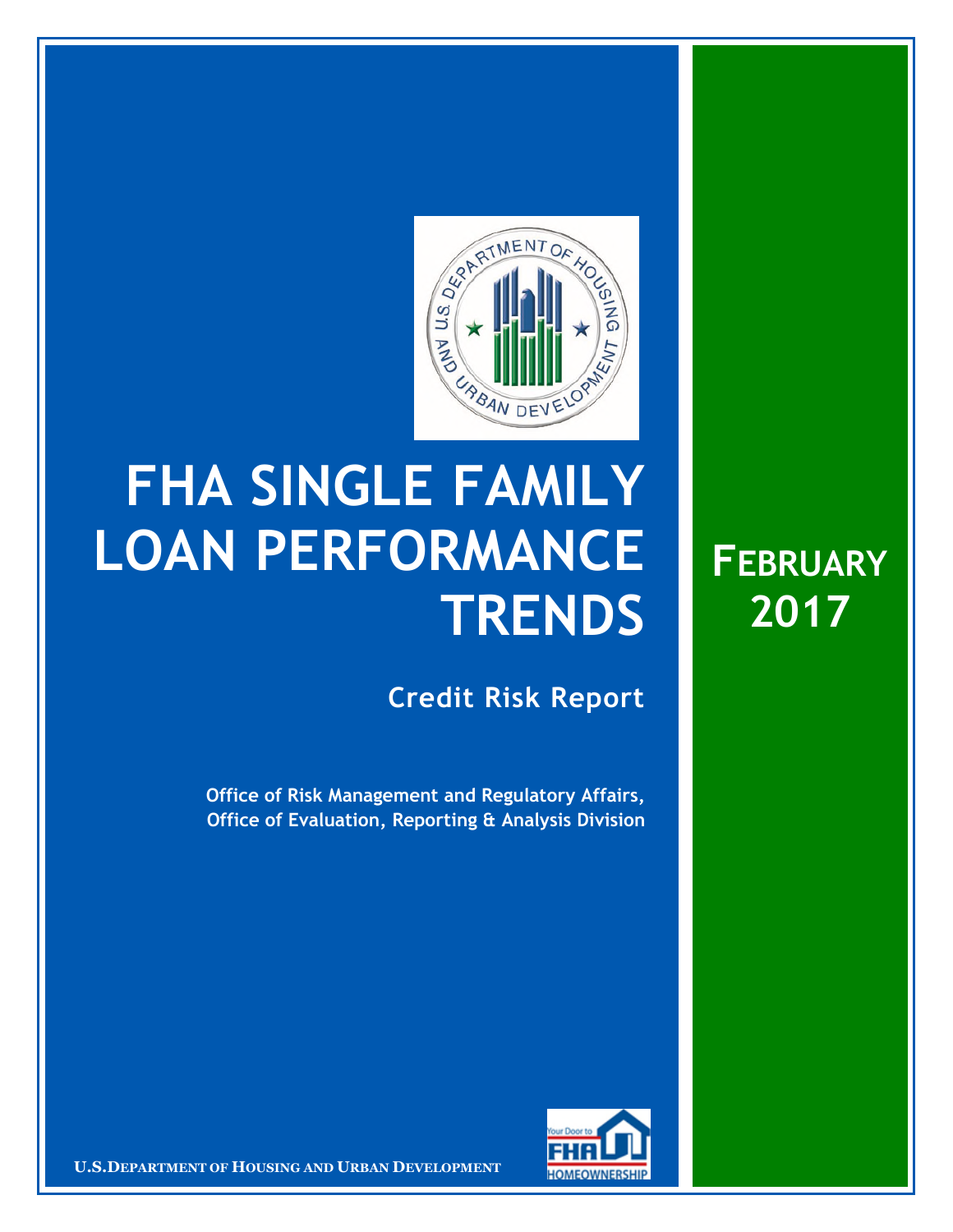## Table of Contents

## Table of Figures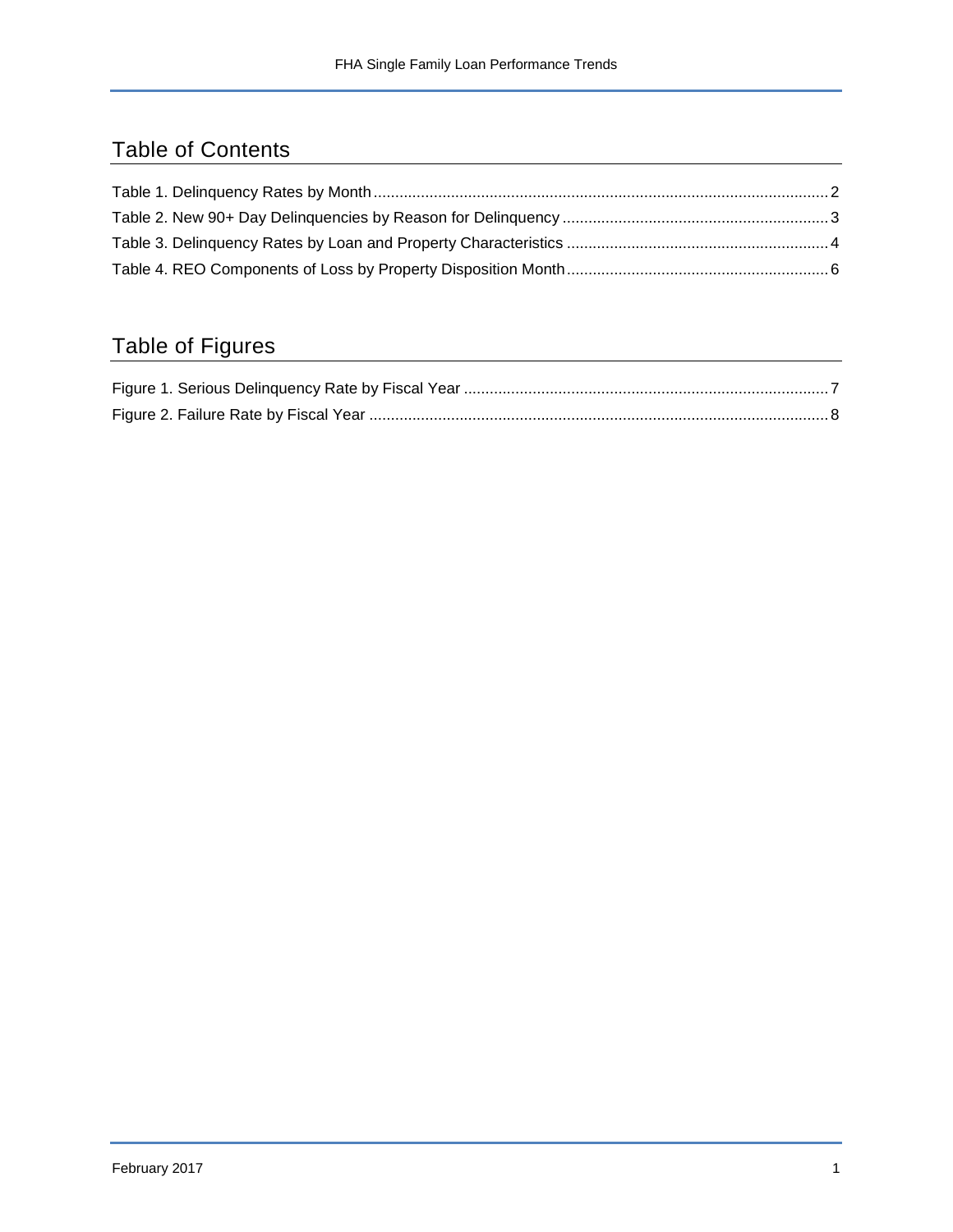|                                | Active<br>Insurance in | Delinquency Rates <sup>a</sup> (%) |        |                            | Exceptions <sup>b</sup> (%) | Serious    |                       |  |  |  |  |  |
|--------------------------------|------------------------|------------------------------------|--------|----------------------------|-----------------------------|------------|-----------------------|--|--|--|--|--|
|                                | Force                  |                                    |        |                            | In.                         | In         | Delinquency           |  |  |  |  |  |
| Month                          | (EOM)                  | 30-day                             | 60-day | 90-day                     | Foreclosure                 | Bankruptcy | Rate <sup>c</sup> (%) |  |  |  |  |  |
| <b>Non-Seasonally Adjusted</b> |                        |                                    |        |                            |                             |            |                       |  |  |  |  |  |
| Feb 2016                       | 7,809,458              | 4.14                               | 1.50   | 2.88                       | 1.78                        | 0.89       | 5.55                  |  |  |  |  |  |
| Mar                            | 7,809,260              | 3.72                               | 1.32   | 2.76                       | 1.68                        | 0.87       | 5.31                  |  |  |  |  |  |
| Apr                            | 7,810,381              | 4.08                               | 1.30   | 2.60                       | 1.67                        | 0.88       | 5.16                  |  |  |  |  |  |
| May                            | 7,813,695              | 4.21                               | 1.37   | 2.57                       | 1.63                        | 0.87       | 5.07                  |  |  |  |  |  |
| Jun                            | 7,814,304              | 4.38                               | 1.46   | 2.50                       | 1.62                        | 0.89       | 5.02                  |  |  |  |  |  |
| Jul                            | 7,824,682              | 4.74                               | 1.52   | 2.50                       | 1.59                        | 0.87       | 4.96                  |  |  |  |  |  |
| Aug                            | 7,834,822              | 4.49                               | 1.54   | 2.52                       | 1.55                        | 0.88       | 4.95                  |  |  |  |  |  |
| Sep                            | 7,838,495              | 4.48                               | 1.57   | 2.56                       | 1.50                        | 0.86       | 4.92                  |  |  |  |  |  |
| Oct                            | 7,840,261              | 4.55                               | 1.60   | 2.58                       | 1.47                        | 0.86       | 4.91                  |  |  |  |  |  |
| Nov                            | 7,839,269              | 4.74                               | 1.64   | 2.62                       | 1.46                        | 0.86       | 4.94                  |  |  |  |  |  |
| Dec                            | 7,842,834              | 5.04                               | 1.69   | 2.67                       | 1.46                        | 0.87       | 4.99                  |  |  |  |  |  |
| Jan 2017                       | 7,877,094              | 4.66                               | 1.63   | 2.62                       | 1.47                        | 0.87       | 4.97                  |  |  |  |  |  |
| Feb                            | 7,891,926              | 4.44                               | 1.47   | 2.49                       | 1.46                        | 0.86       | 4.81                  |  |  |  |  |  |
|                                |                        |                                    |        | <b>Seasonally Adjusted</b> |                             |            |                       |  |  |  |  |  |
| Feb 2016                       | 7,809,458              | 4.45                               | 1.62   | 2.72                       | 1.74                        | 0.88       | 5.34                  |  |  |  |  |  |
| Mar                            | 7,809,260              | 4.22                               | 1.57   | 2.82                       | 1.61                        | 0.90       | 5.33                  |  |  |  |  |  |
| Apr                            | 7,810,381              | 4.35                               | 1.47   | 2.78                       | 1.58                        | 0.90       | 5.26                  |  |  |  |  |  |
| May                            | 7,813,695              | 4.23                               | 1.46   | 2.76                       | 1.59                        | 0.88       | 5.23                  |  |  |  |  |  |
| Jun                            | 7,814,304              | 4.42                               | 1.52   | 2.69                       | 1.66                        | 0.91       | 5.26                  |  |  |  |  |  |
| Jul                            | 7,824,682              | 4.98                               | 1.54   | 2.65                       | 1.63                        | 0.89       | 5.17                  |  |  |  |  |  |
| Aug                            | 7,834,822              | 4.28                               | 1.52   | 2.64                       | 1.63                        | 0.93       | 5.20                  |  |  |  |  |  |
| Sep                            | 7,838,495              | 4.17                               | 1.45   | 2.61                       | 1.55                        | 0.88       | 5.03                  |  |  |  |  |  |
| Oct                            | 7,840,261              | 4.55                               | 1.52   | 2.56                       | 1.49                        | 0.83       | 4.88                  |  |  |  |  |  |
| Nov                            | 7,839,269              | 4.47                               | 1.52   | 2.46                       | 1.48                        | 0.82       | 4.76                  |  |  |  |  |  |
| Dec                            | 7,842,834              | 4.67                               | 1.51   | 2.45                       | 1.46                        | 0.83       | 4.74                  |  |  |  |  |  |
| Jan 2017                       | 7,877,094              | 4.45                               | 1.45   | 2.34                       | 1.45                        | 0.85       | 4.64                  |  |  |  |  |  |
| Feb                            | 7,891,926              | 4.77                               | 1.59   | 2.35                       | 1.43                        | 0.85       | 4.64                  |  |  |  |  |  |

<span id="page-2-0"></span>

EOM = end of month.

<sup>a</sup>The 90-day category includes all loans that are at least 3 months delinquent excluding those loans in foreclosure or bankruptcy processing. Included in the delinquency counts are loans under active consideration for loss mitigation foreclosure avoidance.

<sup>b</sup> Exceptions are counted separately from delinquencies, regardless of the length of the delinquency period.

<sup>c</sup> Serious delinquency rates are the sum of 90-day delinquencies plus in-foreclosures and in-bankruptcies.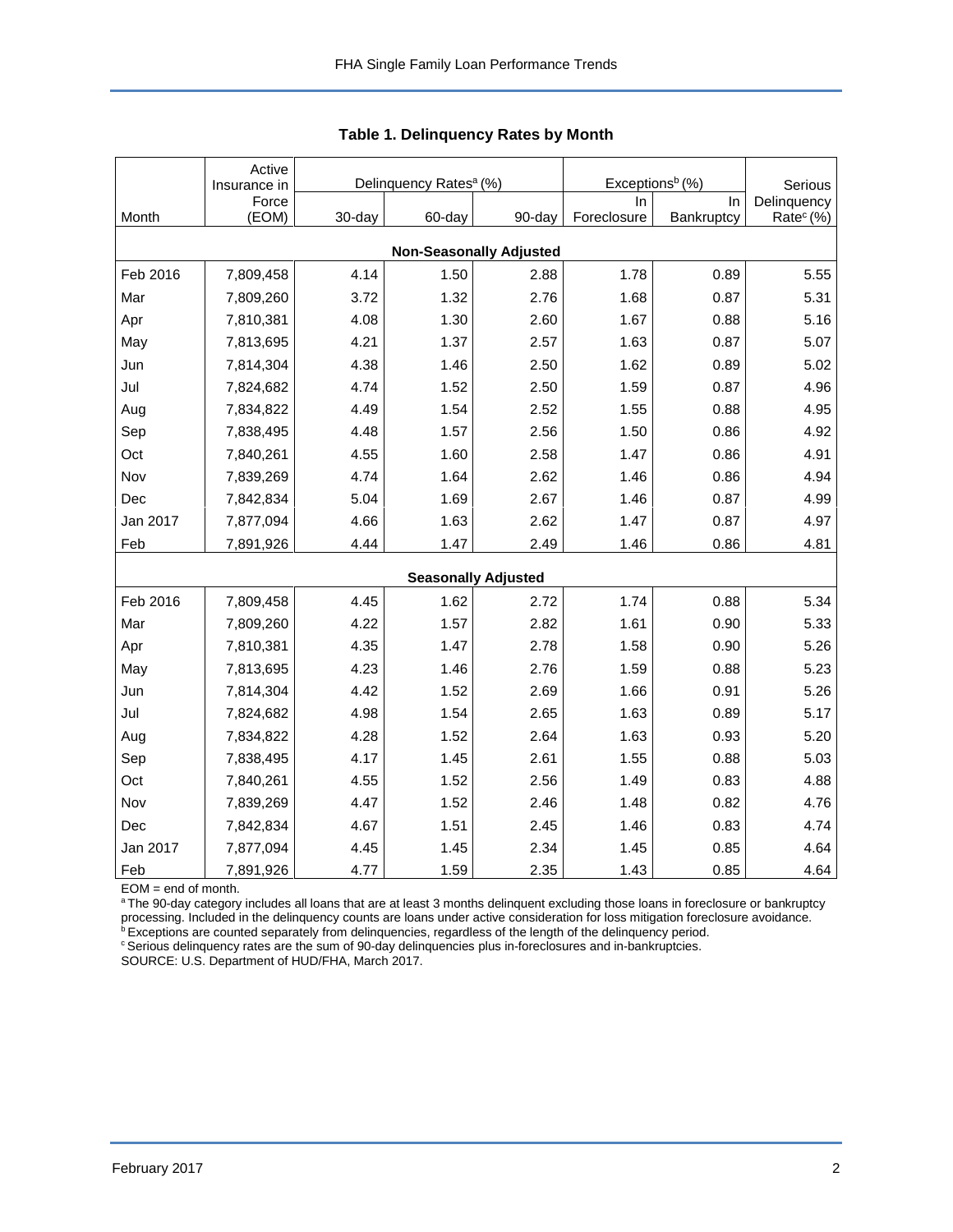<span id="page-3-0"></span>

|                    |               | Share by Reason for Delinquency (%) |            |             |                                                        |                     |         |                    |  |  |  |
|--------------------|---------------|-------------------------------------|------------|-------------|--------------------------------------------------------|---------------------|---------|--------------------|--|--|--|
| <b>Fiscal Year</b> | New 90+ Day   | Reduction                           |            | Excessive   | Death or<br>Illness of<br>Principal<br><b>Borrower</b> | Marital             | No      |                    |  |  |  |
| and Quarter        | Delinquencies | of Income                           | Unemployed | Obligations | or Family                                              | <b>Difficulties</b> | Contact | Other <sup>a</sup> |  |  |  |
| 2011 Q1            | 133,710       | 37.71                               | 9.68       | 16.39       | 9.51                                                   | 4.59                | 12.88   | 9.25               |  |  |  |
| 2011 Q2            | 117,911       | 37.31                               | 10.24      | 16.08       | 10.15                                                  | 4.53                | 11.99   | 9.70               |  |  |  |
| 2011 Q3            | 99,257        | 36.65                               | 10.42      | 16.48       | 10.67                                                  | 4.88                | 10.73   | 10.16              |  |  |  |
| 2011 Q4            | 133,831       | 37.30                               | 10.26      | 17.51       | 10.94                                                  | 4.76                | 9.33    | 9.90               |  |  |  |
| 2012 Q1            | 158,095       | 36.53                               | 9.47       | 19.13       | 11.09                                                  | 4.50                | 9.23    | 10.05              |  |  |  |
| 2012 Q2            | 114,763       | 37.11                               | 10.00      | 17.63       | 11.36                                                  | 4.77                | 8.50    | 10.63              |  |  |  |
| 2012 Q3            | 101,468       | 36.78                               | 9.73       | 17.57       | 11.70                                                  | 4.97                | 8.27    | 10.97              |  |  |  |
| 2012 Q4            | 125,200       | 36.79                               | 9.51       | 18.09       | 11.85                                                  | 4.64                | 8.05    | 11.06              |  |  |  |
| 2013 Q1            | 124,360       | 36.19                               | 9.01       | 18.49       | 12.02                                                  | 4.65                | 8.08    | 11.56              |  |  |  |
| 2013 Q2            | 104,165       | 35.80                               | 8.82       | 18.04       | 12.24                                                  | 4.52                | 8.09    | 12.50              |  |  |  |
| 2013 Q3            | 86,810        | 35.93                               | 8.30       | 18.12       | 12.36                                                  | 4.60                | 8.35    | 12.35              |  |  |  |
| 2013 Q4            | 105,090       | 36.27                               | 8.31       | 19.14       | 12.40                                                  | 4.58                | 8.61    | 10.70              |  |  |  |
| 2014 Q1            | 112,099       | 35.28                               | 7.93       | 20.50       | 12.16                                                  | 4.45                | 9.12    | 10.56              |  |  |  |
| 2014 Q2            | 93,183        | 34.73                               | 8.08       | 19.68       | 11.81                                                  | 4.32                | 10.56   | 10.83              |  |  |  |
| 2014 Q3            | 80,881        | 33.24                               | 7.96       | 19.95       | 12.27                                                  | 4.36                | 11.06   | 11.16              |  |  |  |
| 2014 Q4            | 101,850       | 32.43                               | 7.56       | 21.03       | 12.61                                                  | 4.41                | 11.20   | 10.77              |  |  |  |
| 2015 Q1            | 106,665       | 31.78                               | 7.06       | 22.03       | 12.70                                                  | 4.21                | 11.39   | 10.83              |  |  |  |
| 2015 Q2            | 82,866        | 32.13                               | 7.19       | 21.71       | 12.57                                                  | 4.19                | 11.22   | 11.00              |  |  |  |
| 2015 Q3            | 71,869        | 30.87                               | 6.75       | 21.48       | 12.71                                                  | 4.22                | 12.60   | 11.38              |  |  |  |
| 2015 Q4            | 88,263        | 30.55                               | 6.70       | 22.34       | 12.76                                                  | 3.98                | 11.55   | 12.12              |  |  |  |
| 2016 Q1            | 92,607        | 30.40                               | 6.68       | 22.73       | 12.97                                                  | 4.04                | 10.75   | 12.44              |  |  |  |
| 2016 Q2            | 78,978        | 29.95                               | 7.18       | 22.79       | 12.78                                                  | 3.90                | 11.23   | 12.17              |  |  |  |
| 2016 Q3            | 66,500        | 30.21                               | 7.76       | 23.16       | 13.37                                                  | 4.15                | 9.68    | 11.67              |  |  |  |
| 2016 Q4            | 85,289        | 30.45                               | 8.45       | 24.15       | 13.40                                                  | 3.95                | 8.48    | 11.13              |  |  |  |
| 2017Q1             | 94,951        | 29.33                               | 8.03       | 24.23       | 13.20                                                  | 3.57                | 8.63    | 13.00              |  |  |  |
| 2017Q2-Jan         | 29,773        | 27.71                               | 8.10       | 24.12       | 12.66                                                  | 3.17                | 10.54   | 13.70              |  |  |  |
| 2017Q2-Feb         | 26,353        | 26.14                               | 7.78       | 23.20       | 11.76                                                  | 3.01                | 13.35   | 14.76              |  |  |  |

<span id="page-3-1"></span>**Table 2. New 90+ Day Delinquencies by Reason for Delinquency** 

a Includes abandonment of property, distant employment transfer, neighborhood problems, property problems, inability to sell or rent property, military service, business failure, casualty loss, energy-environment cost, servicing problems, payment adjustment, payment dispute, and transfer of ownership pending fraud and incarceration.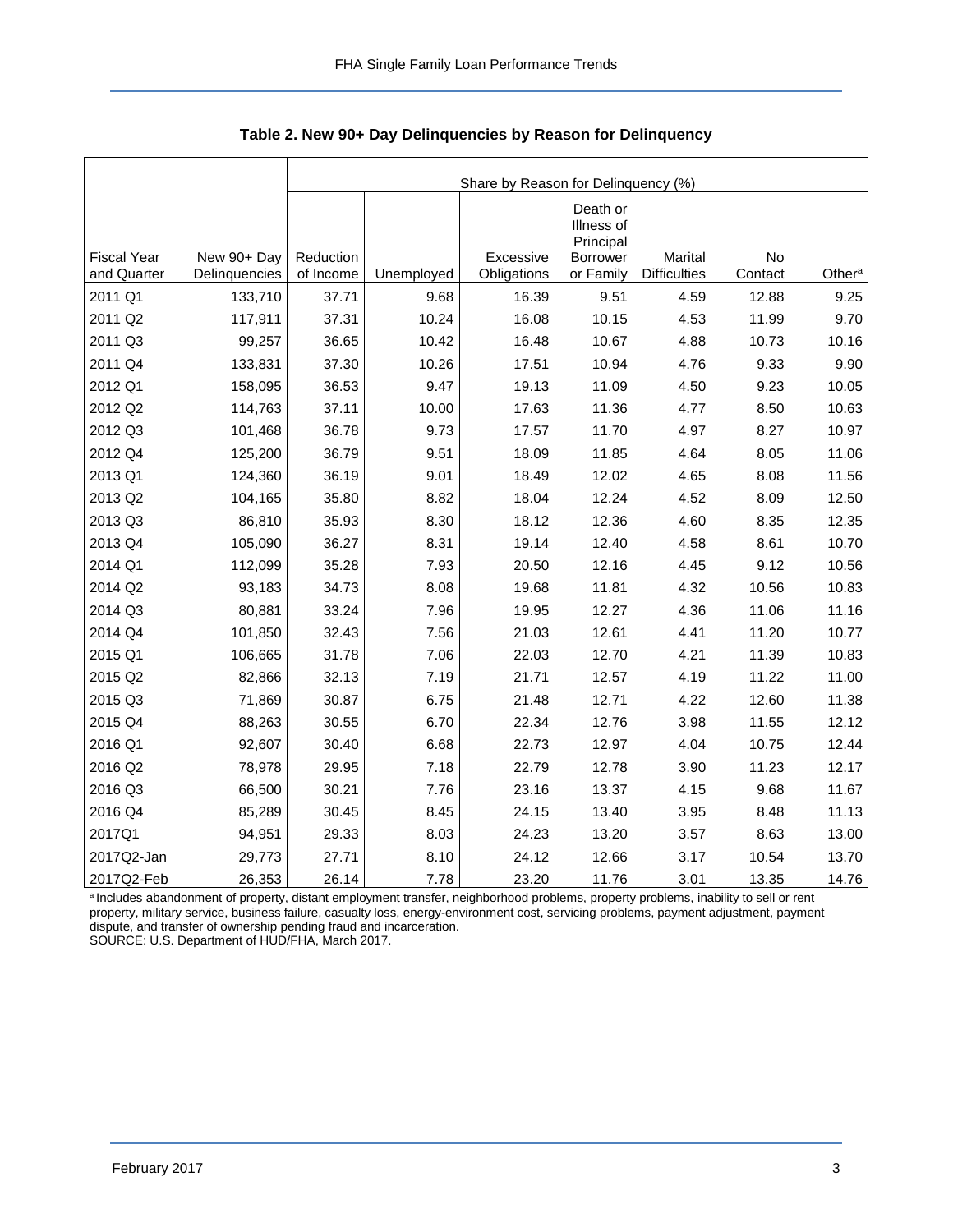<span id="page-4-0"></span>

|                           |                                   | Rates of Active Loan Counts (%) |        |        |         |                    |                  |                                  |  |  |
|---------------------------|-----------------------------------|---------------------------------|--------|--------|---------|--------------------|------------------|----------------------------------|--|--|
|                           |                                   |                                 |        |        |         |                    |                  | Serious                          |  |  |
|                           | <b>IIF</b><br>Shares <sup>a</sup> | All Past<br>Dueb                | 30-Day | 60-Day | 90+ Day | In.<br>Foreclosure | In<br>Bankruptcy | Delinquency<br>Rate <sup>c</sup> |  |  |
| <b>Loan Purpose</b>       |                                   |                                 |        |        |         |                    |                  |                                  |  |  |
| All Active Loans          | 7,891,926                         | 10.73                           | 4.44   | 1.47   | 2.49    | 1.46               | 0.86             | 4.81                             |  |  |
| Purchase                  | 65.96                             | 11.54                           | 4.82   | 1.66   | 2.74    | 1.44               | 0.89             | 5.07                             |  |  |
| Refinance                 | 34.04                             | 9.16                            | 3.72   | 1.12   | 2.00    | 1.52               | 0.80             | 4.32                             |  |  |
| Refinance                 |                                   |                                 |        |        |         |                    |                  |                                  |  |  |
| Refinance Loans           | 2,686,675                         | 9.16                            | 3.72   | 1.12   | 2.00    | 1.52               | 0.80             | 4.32                             |  |  |
| Conventional              | 33.02                             | 11.43                           | 4.40   | 1.37   | 2.52    | 2.13               | 1.01             | 5.66                             |  |  |
| No Cash Out               | 21.72                             | 11.03                           | 4.33   | 1.32   | 2.43    | 1.96               | 0.98             | 5.38                             |  |  |
| Cash Out                  | 11.30                             | 12.21                           | 4.53   | 1.47   | 2.69    | 2.44               | 1.07             | 6.20                             |  |  |
| <b>FHA</b>                | 9.79                              | 7.28                            | 3.17   | 0.92   | 1.55    | 1.00               | 0.65             | 3.20                             |  |  |
| No Cash Out               | 6.21                              | 6.92                            | 3.04   | 0.88   | 1.44    | 0.92               | 0.64             | 3.00                             |  |  |
| Cash Out                  | 3.59                              | 7.91                            | 3.38   | 0.98   | 1.74    | 1.15               | 0.66             | 3.55                             |  |  |
| Streamline                | 57.18                             | 8.17                            | 3.42   | 1.00   | 1.78    | 1.25               | 0.71             | 3.74                             |  |  |
| Credit Score Ranged       |                                   |                                 |        |        |         |                    |                  |                                  |  |  |
| Loans with Credit Scores  | 5,814,906                         | 10.29                           | 4.29   | 1.42   | 2.44    | 1.35               | 0.80             | 4.59                             |  |  |
| < 500                     | 0.15                              | 33.85                           | 9.62   | 4.39   | 9.41    | 6.65               | 3.80             | 19.85                            |  |  |
| 500-579                   | 2.27                              | 33.98                           | 11.53  | 4.47   | 8.78    | 5.58               | 3.64             | 17.99                            |  |  |
| 580-619                   | 6.85                              | 23.35                           | 8.77   | 3.21   | 5.81    | 3.48               | 2.07             | 11.36                            |  |  |
| 620-659                   | 29.41                             | 14.76                           | 6.26   | 2.12   | 3.55    | 1.69               | 1.14             | 6.38                             |  |  |
| 660-719                   | 39.32                             | 7.25                            | 3.23   | 0.98   | 1.63    | 0.92               | 0.49             | 3.04                             |  |  |
| 720-850                   | 22.00                             | 3.09                            | 1.35   | 0.37   | 0.66    | 0.51               | 0.20             | 1.37                             |  |  |
| <b>Fiscal Year Cohort</b> |                                   |                                 |        |        |         |                    |                  |                                  |  |  |
| <b>All Cohorts</b>        | 7,891,926                         | 10.73                           | 4.44   | 1.47   | 2.49    | 1.46               | 0.86             | 4.81                             |  |  |
| pre-2004                  | 9.00                              | 17.27                           | 7.13   | 2.57   | 3.73    | 2.34               | 1.50             | 7.57                             |  |  |
| 2004                      | 2.33                              | 18.26                           | 7.34   | 2.57   | 3.89    | 2.80               | 1.67             | 8.35                             |  |  |
| 2005                      | 1.67                              | 20.94                           | 7.98   | 2.95   | 4.55    | 3.46               | 1.99             | 10.01                            |  |  |
| 2006                      | 1.32                              | 24.46                           | 8.61   | 3.27   | 5.74    | 4.51               | 2.33             | 12.58                            |  |  |
| 2007                      | 1.27                              | 28.59                           | 9.17   | 3.64   | 7.24    | 5.73               | 2.82             | 15.78                            |  |  |
| 2008                      | 3.04                              | 28.70                           | 9.29   | 3.52   | 7.41    | 5.73               | 2.75             | 15.89                            |  |  |
| 2009                      | 6.76                              | 18.80                           | 6.77   | 2.39   | 4.46    | 3.44               | 1.73             | 9.64                             |  |  |
| 2010                      | 8.73                              | 13.11                           | 5.17   | 1.75   | 3.07    | 1.98               | 1.15             | 6.20                             |  |  |
| 2011                      | 7.00                              | 10.66                           | 4.39   | 1.45   | 2.46    | 1.43               | 0.94             | 4.82                             |  |  |
| 2012                      | 8.51                              | 8.59                            | 3.66   | 1.19   | 1.96    | 1.02               | 0.76             | 3.74                             |  |  |
| 2013                      | 11.67                             | 7.06                            | 3.13   | 0.94   | 1.64    | 0.79               | 0.56             | 2.99                             |  |  |
| 2014                      | 5.93                              | 10.51                           | 4.57   | 1.44   | 2.72    | 1.11               | 0.68             | 4.50                             |  |  |
| 2015                      | 11.06                             | 7.26                            | 3.44   | 1.04   | 1.96    | 0.49               | 0.33             | 2.78                             |  |  |
| 2016                      | 14.89                             | 4.12                            | 2.48   | 0.66   | 0.76    | 0.13               | 0.09             | 0.98                             |  |  |
| 2017                      | 6.80                              | 1.22                            | 1.03   | 0.14   | 0.05    | 0.00               | 0.01             | 0.05                             |  |  |

<span id="page-4-1"></span>

| Table 3. Delinquency Rates by Loan and Property Characteristics |  |  |  |
|-----------------------------------------------------------------|--|--|--|
|-----------------------------------------------------------------|--|--|--|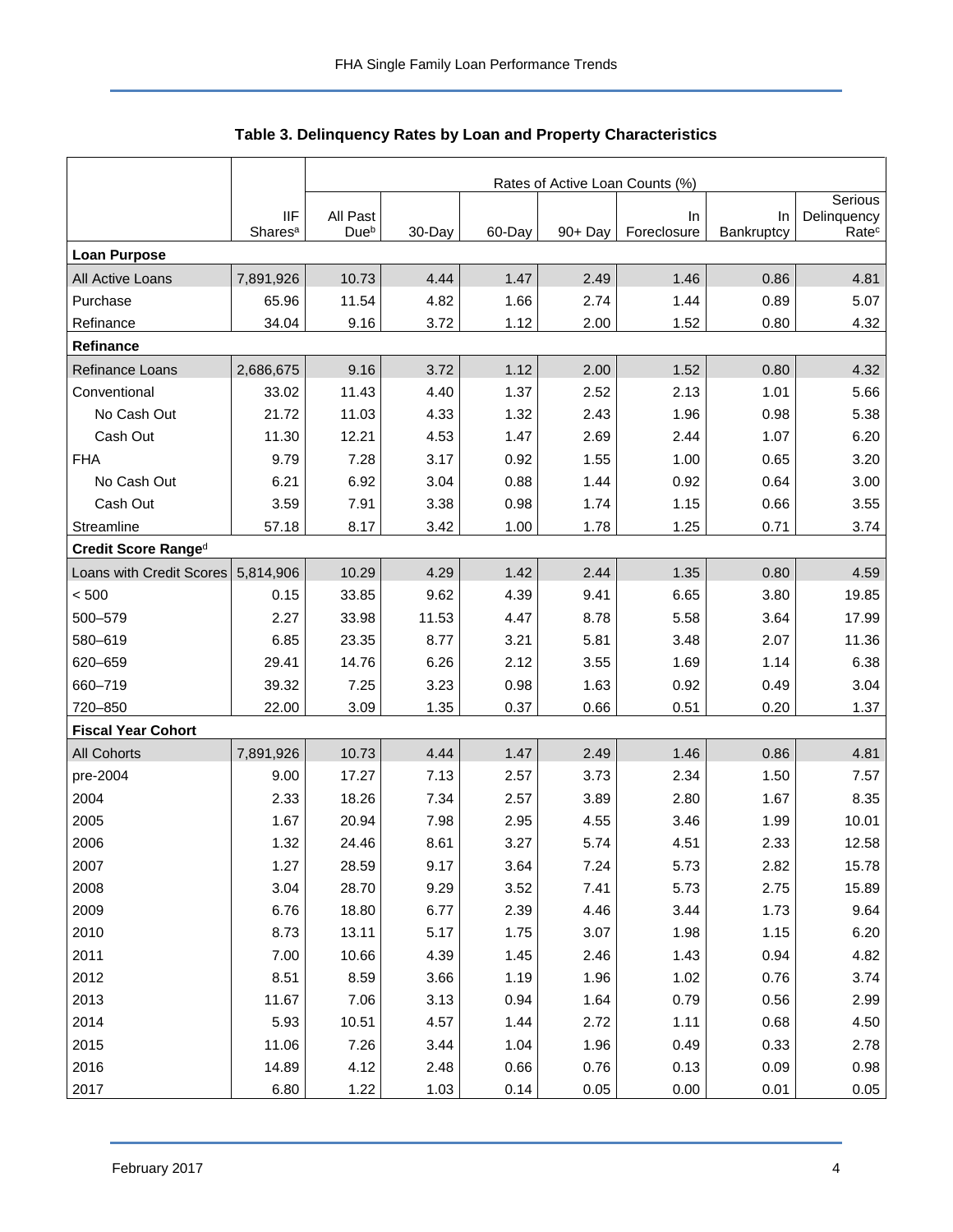|                                             |                     | Rates of Active Loan Counts (%) |        |        |            |             |            |                   |  |  |  |
|---------------------------------------------|---------------------|---------------------------------|--------|--------|------------|-------------|------------|-------------------|--|--|--|
|                                             |                     |                                 |        |        |            |             |            | Serious           |  |  |  |
|                                             | <b>IIF</b>          | All Past                        |        |        |            | In          | In         | Delinquency       |  |  |  |
|                                             | Shares <sup>a</sup> | Due <sup>b</sup>                | 30-Day | 60-Day | $90 + Day$ | Foreclosure | Bankruptcy | Rate <sup>c</sup> |  |  |  |
| Loan Amount at Origination (\$ thousands)   |                     |                                 |        |        |            |             |            |                   |  |  |  |
| All Loan Amounts                            | 7,891,926           | 10.73                           | 4.44   | 1.47   | 2.49       | 1.46        | 0.86       | 4.81              |  |  |  |
| < 50                                        | 3.48                | 13.26                           | 5.58   | 1.88   | 2.74       | 2.08        | 0.98       | 5.80              |  |  |  |
| $50 - 99$                                   | 24.32               | 12.51                           | 5.15   | 1.75   | 2.69       | 1.85        | 1.06       | 5.60              |  |  |  |
| 100-149                                     | 28.79               | 11.11                           | 4.61   | 1.54   | 2.56       | 1.41        | 0.98       | 4.96              |  |  |  |
| 150-199                                     | 19.59               | 9.86                            | 4.12   | 1.35   | 2.37       | 1.24        | 0.78       | 4.38              |  |  |  |
| 200-249                                     | 10.93               | 8.91                            | 3.74   | 1.18   | 2.20       | 1.18        | 0.61       | 3.99              |  |  |  |
| 250-399                                     | 10.69               | 8.98                            | 3.64   | 1.15   | 2.35       | 1.29        | 0.54       | 4.19              |  |  |  |
| 400-499                                     | 1.36                | 7.84                            | 3.00   | 0.97   | 2.20       | 1.22        | 0.44       | 3.87              |  |  |  |
| >499                                        | 0.85                | 6.68                            | 2.54   | 0.74   | 1.95       | 1.12        | 0.33       | 3.40              |  |  |  |
| <b>Property Type</b>                        |                     |                                 |        |        |            |             |            |                   |  |  |  |
| All Property Types                          | 7,891,926           | 10.73                           | 4.44   | 1.47   | 2.49       | 1.46        | 0.86       | 4.81              |  |  |  |
| Detached                                    | 86.59               | 10.66                           | 4.50   | 1.49   | 2.46       | 1.35        | 0.87       | 4.68              |  |  |  |
| Manufactured Housing                        | 3.13                | 14.10                           | 5.26   | 1.67   | 3.11       | 2.86        | 1.21       | 7.18              |  |  |  |
| 2-4 Units                                   | 1.98                | 11.20                           | 3.44   | 1.20   | 2.81       | 3.15        | 0.60       | 6.56              |  |  |  |
| Condo                                       | 3.57                | 8.11                            | 3.03   | 0.97   | 1.88       | 1.62        | 0.61       | 4.10              |  |  |  |
| Townhouse                                   | 4.73                | 11.58                           | 4.43   | 1.58   | 2.99       | 1.79        | 0.78       | 5.56              |  |  |  |
| <b>Purchase Loan Type</b>                   |                     |                                 |        |        |            |             |            |                   |  |  |  |
| All Purchase Loans                          | 5,204,168           | 11.54                           | 4.81   | 1.66   | 2.74       | 1.44        | 0.89       | 5.07              |  |  |  |
| Repeat                                      | 18.91               | 9.42                            | 4.13   | 1.29   | 2.06       | 1.19        | 0.75       | 3.99              |  |  |  |
| First-time                                  | 81.09               | 12.03                           | 4.97   | 1.74   | 2.90       | 1.49        | 0.93       | 5.32              |  |  |  |
| Seller-Funded Down Payment Assistance (DPA) |                     |                                 |        |        |            |             |            |                   |  |  |  |
| All Sources of Funds                        | 7,891,926           | 10.73                           | 4.44   | 1.47   | 2.49       | 1.46        | 0.86       | 4.81              |  |  |  |
| Non-DPA                                     | 97.27               | 10.31                           | 4.32   | 1.41   | 2.38       | 1.39        | 0.80       | 4.58              |  |  |  |
| <b>DPA</b>                                  | 2.73                | 25.67                           | 8.89   | 3.53   | 6.36       | 3.99        | 2.90       | 13.25             |  |  |  |

**Table 3. Delinquency Rates by Loan and Property Characteristics** 

IIF = insurance in force.

a For each subpanel, the loan shares sum to 100%. However, in some of the subpanels, the total loans in the analysis do not sum to 100% of IIF. For example, the IIF shares for refinance loans sum to 100% of refinance loans. Streamline refinance loans are not included in the Credit Score Range analysis; the IIF shares in that panel, add to 100% of fully-underwritten loans.

bincludes all loans 30 or more days past due, including those in bankruptcy or foreclosure.

<sup>c</sup> Includes all loans 90 days past due plus all in-bankruptcy and in-foreclosure cases.

<sup>d</sup> Credit score reporting began in May 2004 but was not mandatory until July 2008. Streamline refinance loans do not require credit score reporting.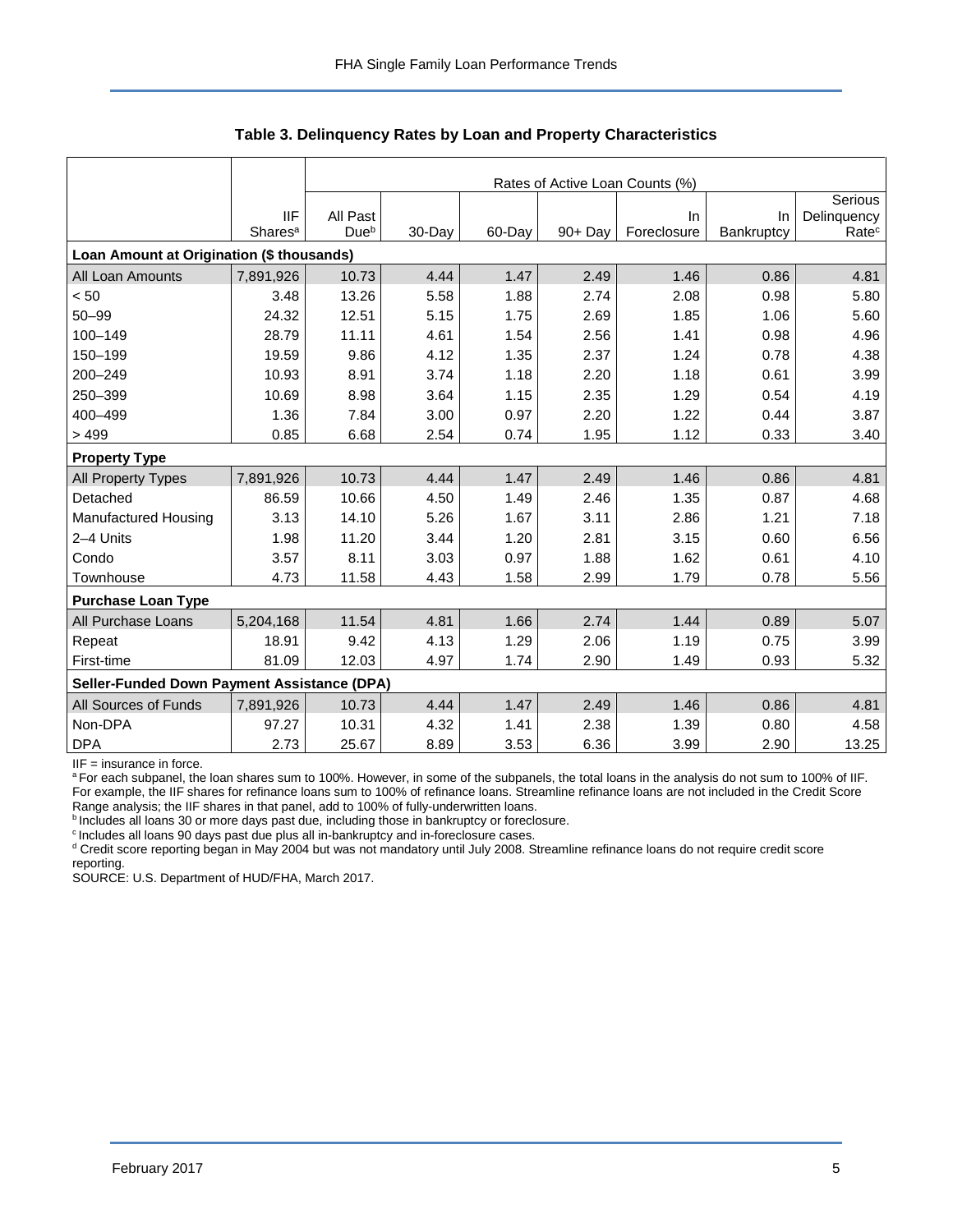<span id="page-6-0"></span>

|                                                         | 2017    |         | 2016    |         |         |                               |         |         |         |         |         |         |         |
|---------------------------------------------------------|---------|---------|---------|---------|---------|-------------------------------|---------|---------|---------|---------|---------|---------|---------|
| <b>Disposition Month</b>                                | Jan     | Dec     | Nov     | Oct     | Sep     | Aug                           | Jul     | Jun     | May     | Apr     | Mar     | Feb     | Jan     |
| Loss Components as Percentage of Defaulted Loan Balance |         |         |         |         |         |                               |         |         |         |         |         |         |         |
| Claim Expenses <sup>a</sup>                             | 15.43   | 14.95   | 15.87   | 16.30   | 16.11   | 16.96                         | 15.95   | 15.99   | 16.95   | 16.84   | 16.70   | 16.28   | 15.85   |
| Holding Costs <sup>b</sup>                              | 4.75    | 4.88    | 4.77    | 4.94    | 4.91    | 4.95                          | 4.84    | 5.17    | 5.65    | 5.70    | 5.70    | 5.81    | 5.89    |
| Loss on Collateral <sup>c</sup>                         | 32.69   | 31.18   | 31.71   | 32.64   | 31.43   | 31.56                         | 28.91   | 27.46   | 30.94   | 32.74   | 34.68   | 34.39   | 34.49   |
| Sales Expense                                           | 4.35    | 4.32    | 4.30    | 4.21    | 4.24    | 4.36                          | 4.55    | 4.69    | 4.49    | 4.37    | 4.44    | 4.45    | 4.37    |
| Program Discounts <sup>d</sup>                          | 0.15    | 0.10    | 0.13    | 0.14    | 0.11    | 0.18                          | 0.13    | 0.25    | 0.15    | 0.09    | 0.15    | 0.21    | 0.16    |
| Net Loss Rate <sup>e</sup>                              | 53.98   | 50.59   | 53.38   | 53.66   | 52.95   | 54.51                         | 50.81   | 50.90   | 56.29   | 58.40   | 60.96   | 60.67   | 60.01   |
|                                                         |         |         |         |         |         | Average Amount (\$)           |         |         |         |         |         |         |         |
| Average Dollar Loss                                     | 62,776  | 59,764  | 63,366  | 62,418  | 61,698  | 62,399                        | 57,633  | 61,413  | 64,479  | 66,169  | 70,733  | 71,197  | 70,993  |
| Average Unpaid Balance                                  | 116,286 | 118,124 | 118,698 | 116,320 | 116,523 | 114,476                       | 113,422 | 120,656 | 114,545 | 113,298 | 116,037 | 117,378 | 118,302 |
|                                                         |         |         |         |         |         | <b>Occurrence Count</b>       |         |         |         |         |         |         |         |
| Number of Dispositions                                  | 3,195   | 4,177   | 4,186   | 4,492   | 4,745   | 4,612                         | 3,370   | 3,352   | 4,623   | 4,910   | 5,054   | 4,764   | 4,812   |
| Number of Discounts                                     | 15      | 10      | 13      | 19      | 17      | 27                            | 14      | 20      | 22      | 18      | 21      | 30      | 28      |
| <b>Stage</b>                                            |         |         |         |         |         | <b>Average Time in Months</b> |         |         |         |         |         |         |         |
| Delinquencyf                                            | 13.0    | 13.1    | 13.3    | 12.8    | 12.7    | 12.9                          | 12.9    | 12.8    | 12.8    | 12.7    | 12.9    | 12.9    | 13.3    |
| Foreclosure <sup>g</sup>                                | 12.6    | 12.3    | 13.1    | 12.9    | 13.1    | 13.0                          | 12.3    | 12.7    | 12.3    | 12.2    | 12.5    | 12.3    | 11.8    |
| Deed Transferh                                          | 11.3    | 11.9    | 11.7    | 11.7    | 11.4    | 12.0                          | 11.7    | 11.3    | 11.6    | 11.4    | 11.6    | 11.5    | 11.2    |
| <b>REO</b>                                              | 5.1     | 5.0     | 5.0     | 5.0     | 4.8     | 4.7                           | 4.4     | 4.1     | 4.0     | 4.0     | 4.2     | 4.3     | 4.3     |
| All Stages                                              | 41.9    | 42.3    | 43.0    | 42.4    | 42.0    | 42.4                          | 41.2    | 40.9    | 40.7    | 40.3    | 41.2    | 41.0    | 40.6    |

**Table 4. REO Components of Loss by Property Disposition Month** 

<sup>a</sup> Includes interest on principal.

<sup>b</sup> Management, maintenance, repairs, administration, and security, net of rent and other income.

<sup>c</sup> Value when foreclosed (UPB) minus value received in REO; does not include Streamline refinances.

<sup>d</sup> Rate over all dispositions; effect is greater in the cases where a discount actually is given.

e Profit (loss) divided by Unpaid Principal Balance (UPB). The listed cost categories are not exhaustive, and they will not sum to the loss rate.

f First missed payment to date foreclosure initiated.

g Initiation of foreclosure proceedings to auction date.

h Auction date to HUD acquisition date.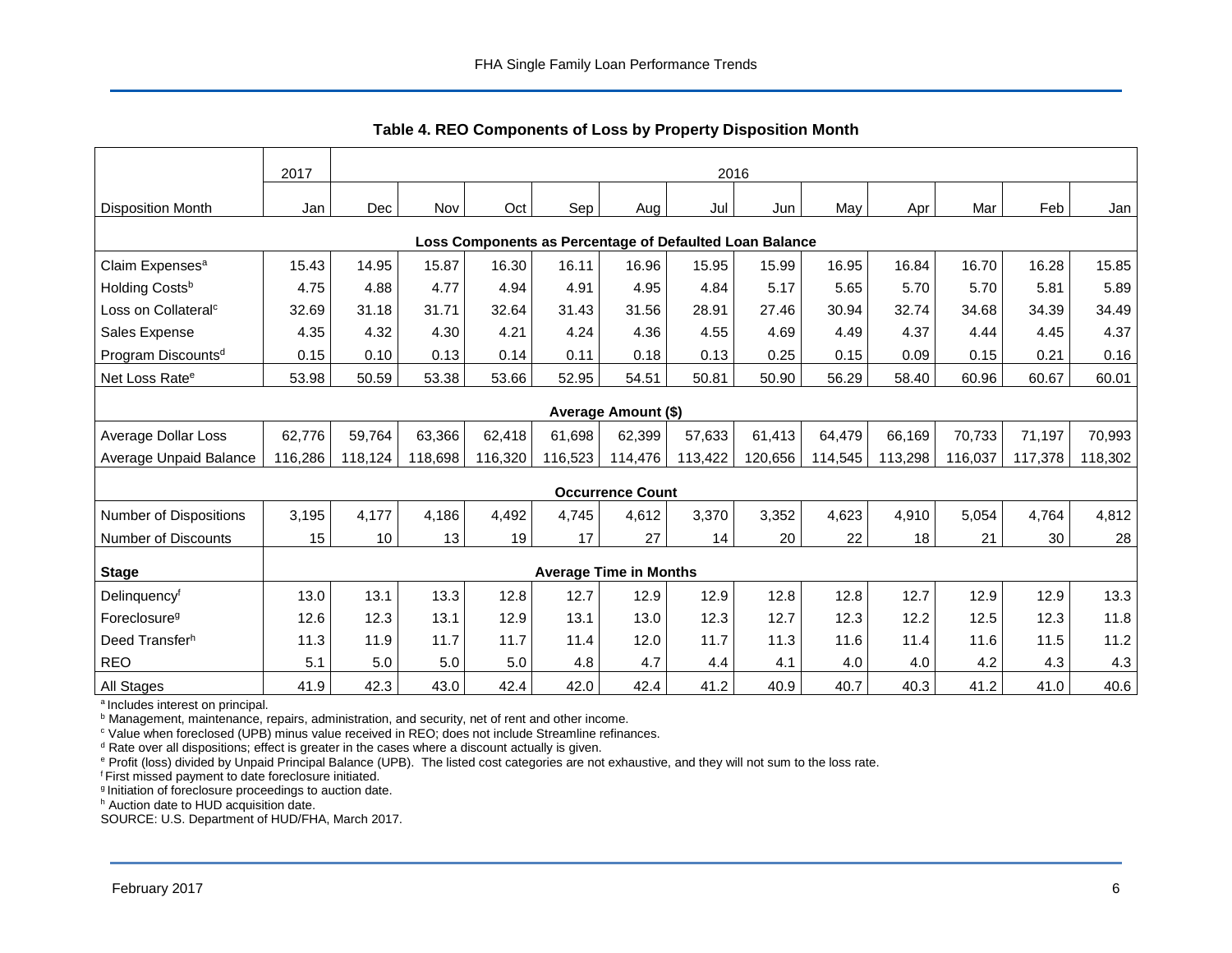<span id="page-7-0"></span>



NOTE: The FY 2009 cohort is separated into two parts, representing loan originations from October through March in 2009-1 and loan originations from April through September in 2009-2.